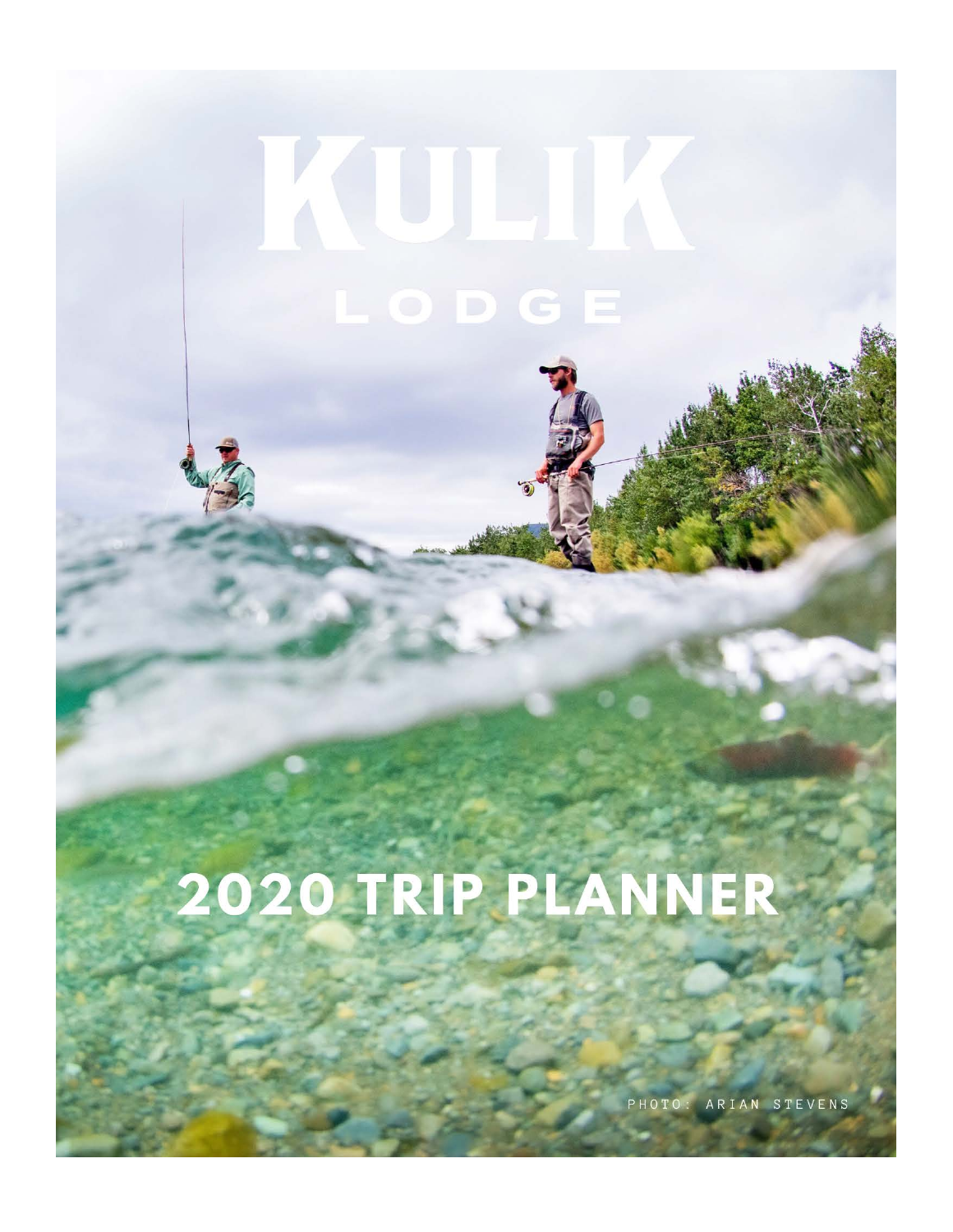

# **Contents**

<span id="page-1-0"></span>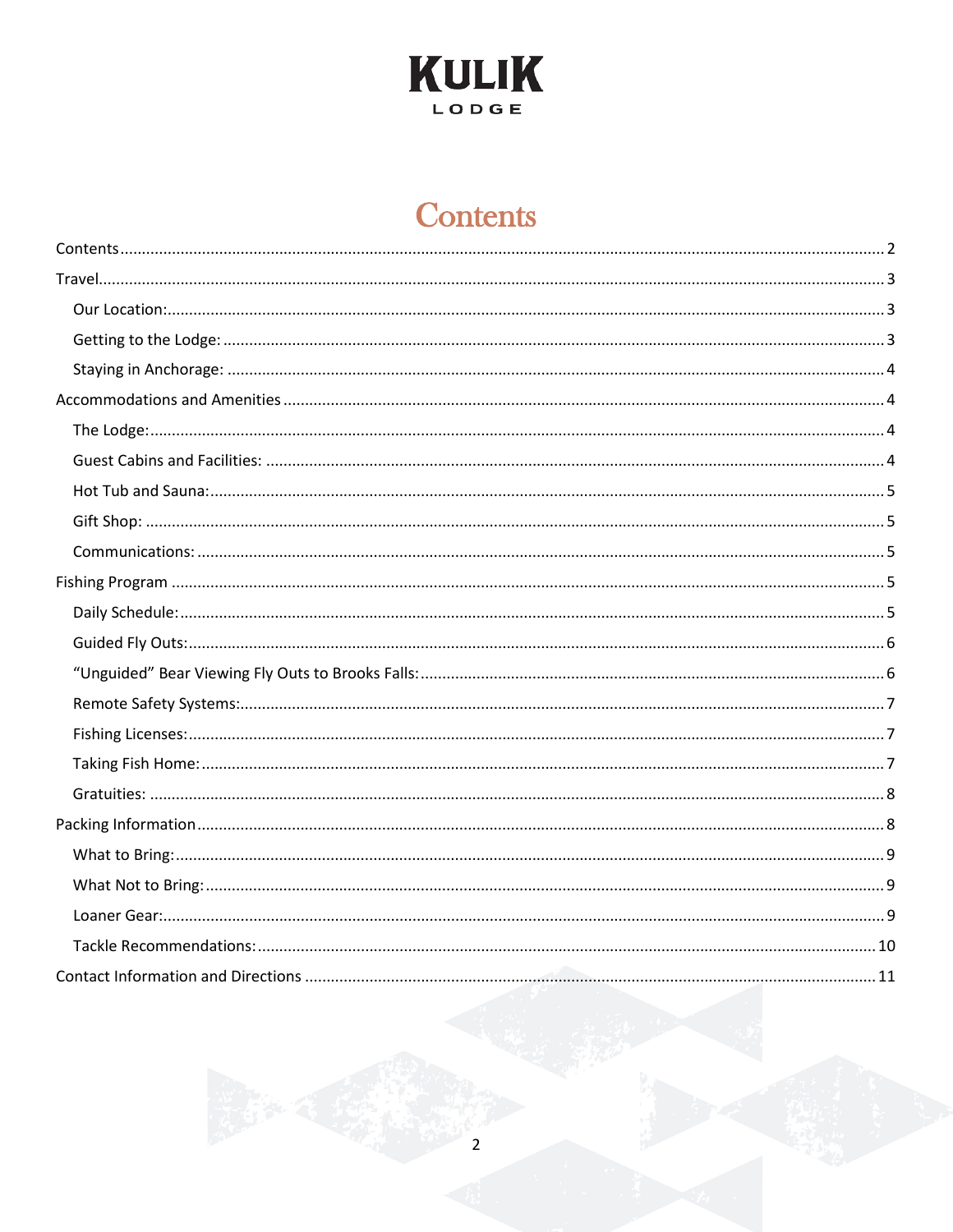# **Travel**

### <span id="page-2-1"></span><span id="page-2-0"></span>**Our Location:**

Kulik Lodge is located within a remote area of Katmai National Park, nestled between the eastern shore of Nonvianuk Lake and the mouth of the Kulik River.

Just a short flight away from numerous legendary rivers, creeks, and lakes, Kulik is centrally located between some of the finest fishing and wildlife viewing opportunities throughout Bristol Bay.

The Bristol Bay region of Southwest Alaska is a 40 million acre piece of land sandwiched between the Bearing Sea and the Gulf of Alaska. Home to a vast network of pristine rivers and lakes, expansive wetlands and tundra ecosystems, and dense alder and spruce forests, the Bristol Bay watershed harbors nearly 30 native fish species, almost 200 species of birds, and over 40 land-based mammals.

Most well-known for its exceptional runs of Pacific salmon, Bristol Bay supports the largest run of sockeye salmon (aka red salmon) in the world, along with prolific runs of King Salmon (aka chinook), chum salmon (aka dog salmon), pink salmon (aka humpy), and silver salmon (aka coho).

Thanks largely to the forage provided by its unparalleled runs of wild salmon, Bristol Bay also houses one of the world's most productive populations of trophy native rainbow trout, along with healthy populations of numerous other game fish including lake trout, arctic char, dolly varden, grayling, and Northern Pike.

We look forward to sharing this spectacular piece of Alaska with you.

## <span id="page-2-2"></span>**Getting to the Lodge:**

Your trip to Kulik begins when you board our pressurized PC-12 aircraft (operated by our own Katmai Air flight service) in Anchorage. All flights depart from our Katmai Air office located on the south side of the Anchorage International Airport. Please note, our office location has changed for the 2020 season (address and directions on page 11).

Your check-in time for your flight is **one hour** prior to your departure time (this time is noted in your itinerary).

Each guest may bring up to 50 lbs. of baggage (including carry-ons). Any additional baggage will be flown to the lodge on a space available basis only (delivery not guaranteed). For those traveling with excess baggage, storage is available at our office in Anchorage.

The duration of your flight from Anchorage to our airstrip at Kulik Lodge is approximately one hour. Please note that there is **no restroom** on board, so you may want to rethink that extra cup of coffee!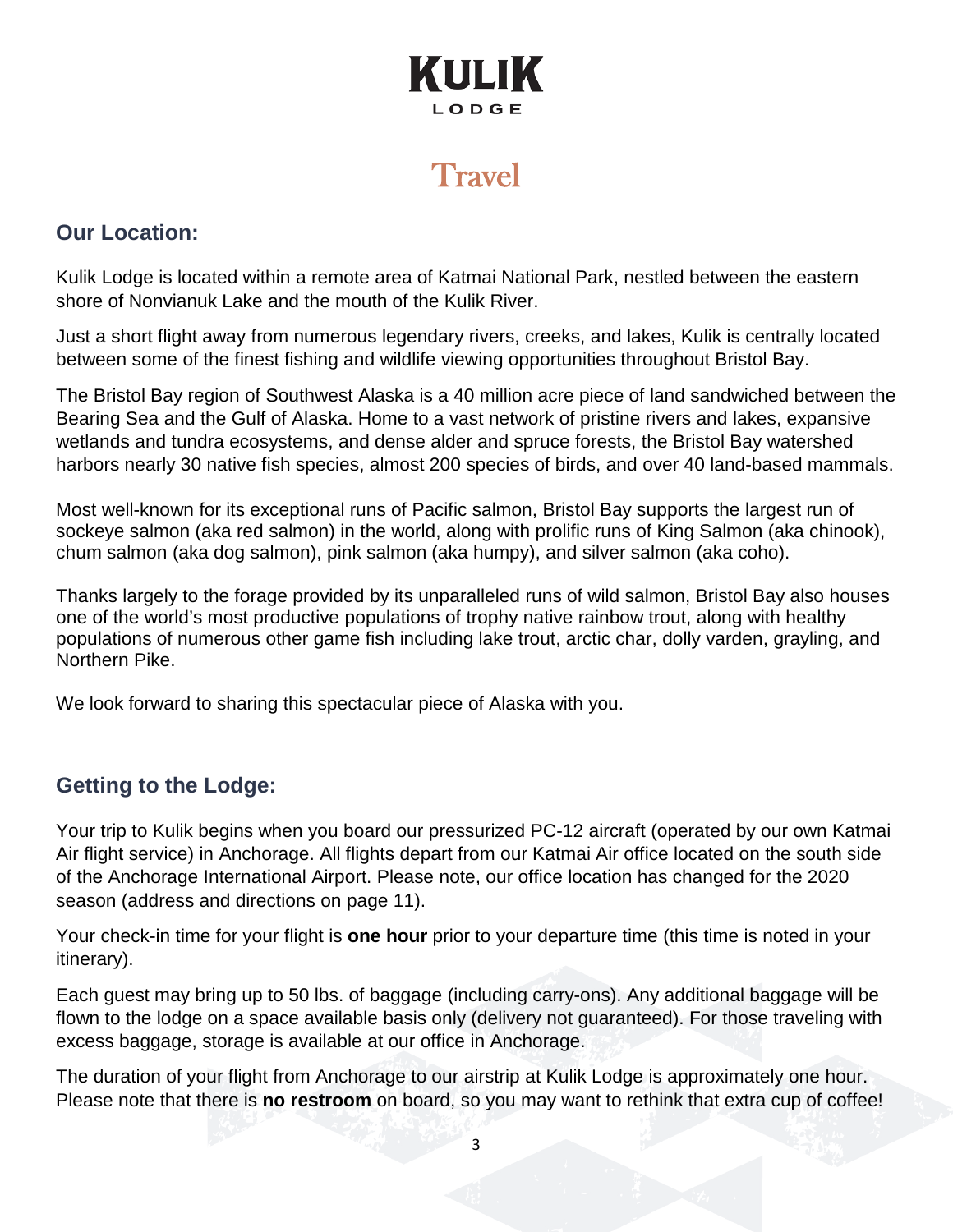Upon arrival at Kulik, members of our lodge staff will take you to the main lodge building where you will receive your Alaska fishing license and a brief orientation.

Following your orientation, you will be shown to your cabin where one of our guides will stop by to outfit you with waders and/or fishing gear if needed, and answer any other questions about the fishing program you might have.

## <span id="page-3-0"></span>**Staying in Anchorage:**

Due to the travel required to reach Alaska, most trips to Kulik require overnights in Anchorage before and/or after your stay. In case of any flight/weather delays, we strongly suggest that you plan to stay overnight in Anchorage before flying home or onto your next destination.

# Accommodations and Amenities

### <span id="page-3-2"></span><span id="page-3-1"></span>**The Lodge:**

The historic main lodge building, built of native spruce, boasts a large stone fireplace and bar where our guests enjoy complimentary beer, wine, or cocktails, reflect on the day's adventures, and/or tie flies in preparation for the days to come.

The bar is open at 3:00 PM and a bartender will be on duty until 11:00 PM to serve you. Please be aware that the minimum drinking age in Alaska is 21 years of age.

Also located in the main lodge building is the dining area where guests and staff alike gather to dine "family style" on hearty meals prepared by our friendly and talented kitchen staff.

### <span id="page-3-3"></span>**Guest Cabins and Facilities:**

All of our guests are housed in comfortable cabins during their stay, each of which include electricity, shower, and private toilet facilities. Towels and bedding are also provided.

Our guest cabins feature several different layouts, consisting of both shared and separate bedrooms. Our two-bedroom cabins (Cabins 1, 2, and 3) are only guaranteed for parties of three or four guests. If you are a party of two and wish to *guarantee* a two-bedroom cabin, please inquire about availability and additional costs.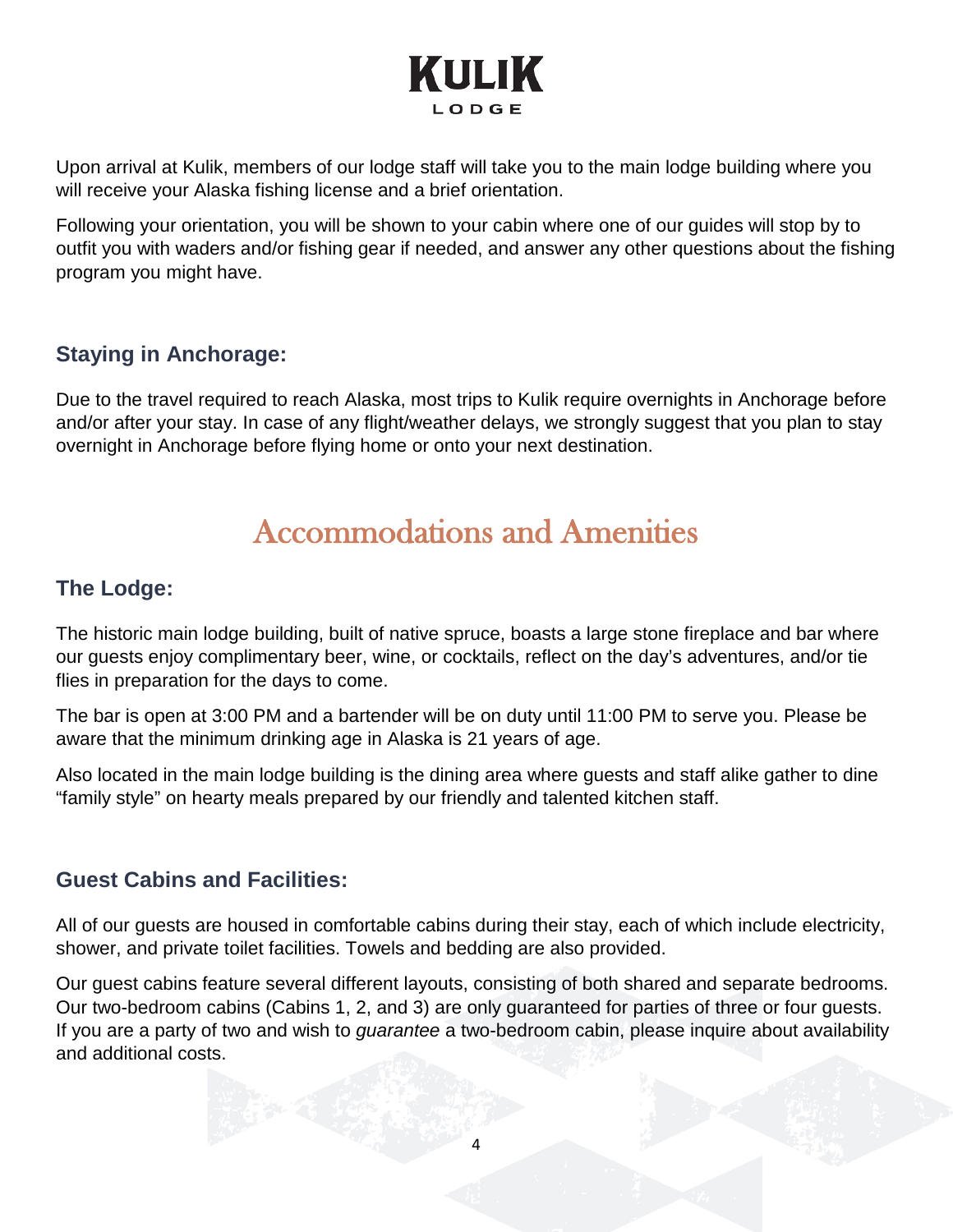### <span id="page-4-0"></span>**Hot Tub and Sauna:**

Also on-site at the lodge is our sauna and outdoor hot tub where guests routinely rejoice about their day on the water while taking in the spectacular view across Nonvianuk Lake. Those interested in taking advantage of the hot tub or sauna during their stay should pack a swimsuit.

#### <span id="page-4-1"></span>**Gift Shop:**

No visit to Kulik Lodge would be complete without a visit to our gift shop. Merchandise including a selection of fishing supplies, souvenirs, Kulik Lodge logo-wear, as well as commonly forgotten personal items can be found in the lodge gift shop located next to the office cabin. Items for sale are also available in the office cabin itself as well.

Gift shop purchases can be made with either cash or credit card.

#### <span id="page-4-2"></span>**Communications:**

Getting away doesn't mean you can't be connected. Despite our remote location, Wi-Fi is available in the main lodge building. Please note that streaming services are limited (Facetime, Skype, etc.) but bandwidth is generally dependable enough to stay connected via email, social media, iMessage, etc.

<span id="page-4-3"></span>Should you require the use of a telephone during your stay, lodge phones are also available.

# Fishing Program

## <span id="page-4-4"></span>**Daily Schedule:**

If requested, your fishing day starts with a hot cup of coffee and a knock on your door from your guide approximately 1 ½ hours before your scheduled departure for the day.

For the majority of our season, hot breakfast (served to order) is available from 5:30 AM to 7:00 AM. After 7:00 AM, the grill is shut down, but there will still be a large selection of fruit, yogurt, cereal, juice, and other continental options to choose from.

During the month of September (when days become shorter), breakfast will be served one hour prior to our earliest departure.

Your departure time for the morning will be dependent on where you will be fishing and/or flying to that day. Your guide will discuss this with you the evening before at dinner.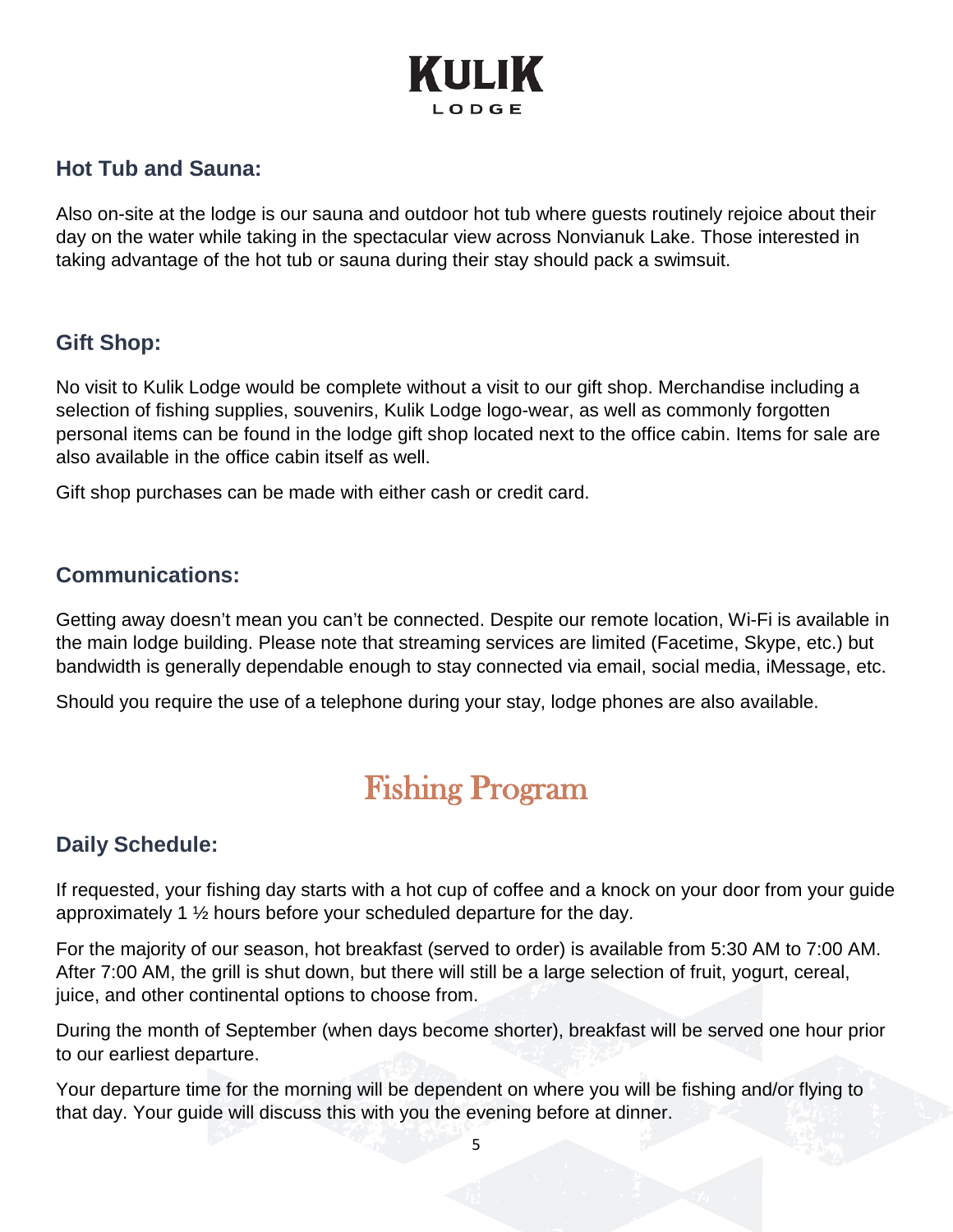For those fishing the Kulik River, a buffet-style lunch will be available at the lodge at 12:00 PM each day. If flying out to another fishery for the day, your guide will take your lunch order the evening before and pack the lunch for you the following day.

You will return to the lodge at approximately 5 PM each evening in time for a hot shower, a steam in the sauna, or a dip in the hot tub.

At 6:00 PM, hors d'oeuvres are available in the bar area of the main lodge building. During this time, our head guide will meet with you and your party to discuss fishing options for the following day.

Dinner is served family-style in the dining area of the main lodge building at 7:00 PM. Your guide for the following day will introduce themselves, discuss departure times, and answer any questions you might have for the day to come.

### <span id="page-5-0"></span>**Guided Fly Outs:**

We consider ourselves extremely fortunate to be located in what we feel is the most central location to access Bristol Bay's most prolific creeks and streams. Thus, we highly recommend booking some guided fly outs during your stay.

Starting in 2020, we're recommending all guests book/pay for fly outs while on-site at the lodge (as opposed to prior to their trip). We feel that this provides the highest level of service for our guests by ensuring that fly outs are only purchased when fishing conditions and/or weather is optimal.

Guided fly outs are now available at a flat rate of \$450 per person per day (two person minimum). However, please note that fly outs booked prior to your trip are not subject to refund or credit.

Fly outs booked while at the lodge can be paid for on your final day via cash, check, or credit card (Visa, Mastercard, and Discover accepted).

## <span id="page-5-1"></span>**"Unguided" Bear Viewing Fly Outs to Brooks Falls:**

For those interested in bear viewing during their stay, we offer free "unguided" bear viewing flights to the legendary Brooks Falls for all Kulik guests **during the month of July**. Unlike our guided fishing fly outs, these flights will not be accompanied by a Kulik fishing guide. However, members of our sister lodge, Brooks Lodge, will greet you upon your arrival and usher you to "bear school" where you will receive a brief orientation by the National Park Service. During your time at Brooks, members of both Brooks Lodge and the National Park Service will be available to answer any questions you might have.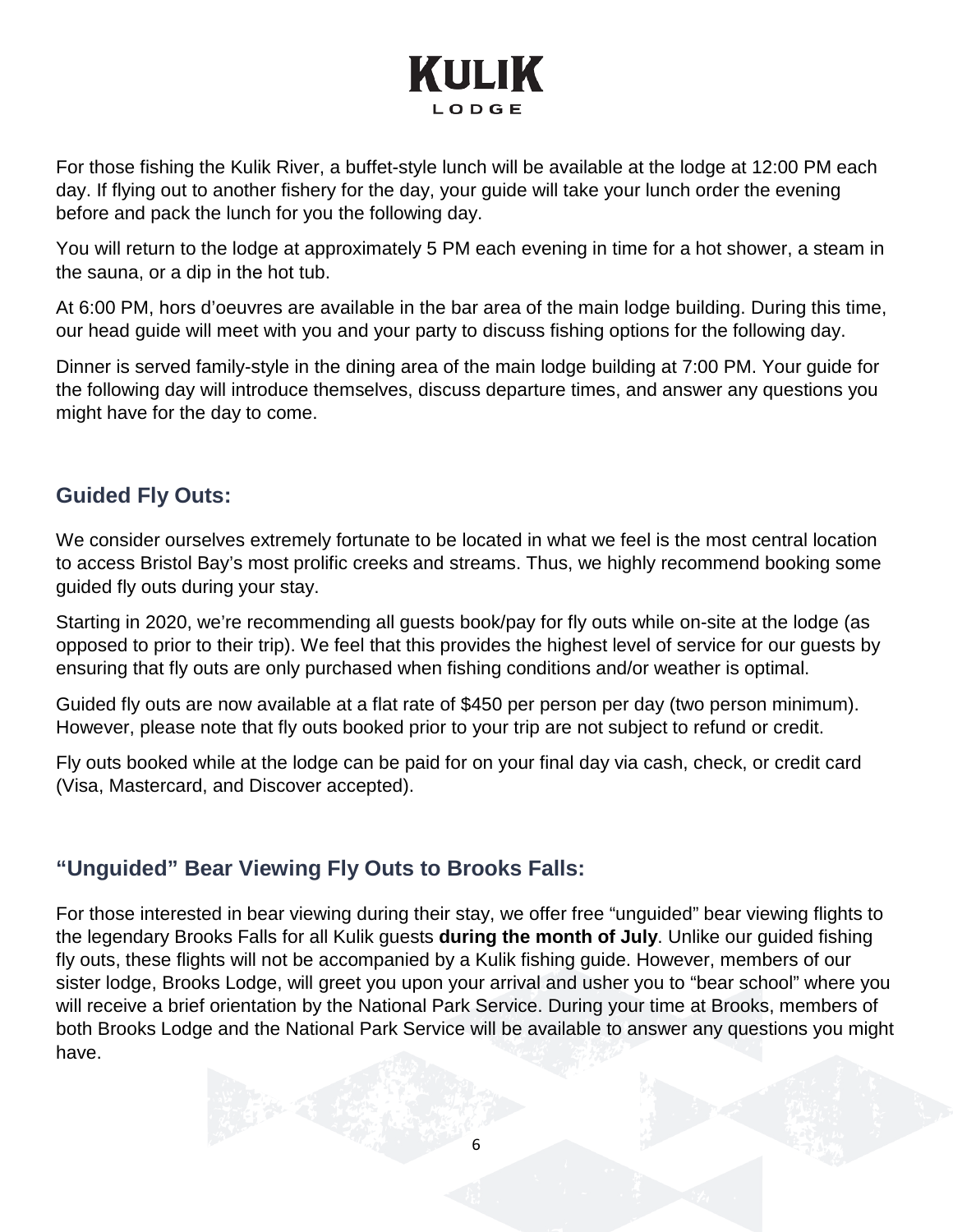Guided fishing fly outs to Brooks can also be arranged during the months of June, August, and September as well, but are subject to our regular "guided" fly out rate of \$450 per person per day (two person minimum).

### <span id="page-6-0"></span>**Remote Safety Systems:**

While we operate in remote locations with limited connectivity, we take the safety of our staff and guests extremely seriously. All of our guides are equipped with state of the art Garmin inReach 2-way satellite communicators that allow them to communicate with the lodge and other guides via text message through the Iridium satellite network (i.e. no cell service needed). In the event of an emergency, these devices also feature an interactive SOS button that once triggered sends a message to GEOS, a professional global monitoring and response center that is able to notify emergency responders in your area.

All of our float planes used for our guided fly outs also utilize a service known as spidertracks, an aircraft tracking and communications service that allows our lodge staff to monitor where our fleet is at all times.

## <span id="page-6-1"></span>**Fishing Licenses:**

Alaska fishing licenses (for the duration of your trip to Kulik) are included in your package. Licenses will be purchased upon your arrival to the lodge and **must remain on your person** at all times while on the water.

To expedite the process of purchasing fishing licenses at the lodge, please have a photo ID (such as a driver's license or passport) on your person upon arrival.

### <span id="page-6-2"></span>**Taking Fish Home:**

With cold winter temperatures and a short growing season, Alaska's resident fish mature slowly. Therefore, we maintain a strict catch and release policy for all resident freshwater species (rainbow trout, lake trout, char, pike, etc.).

However, we consider ourselves extremely fortunate to operate in an area with sustainable numbers of wild salmon which affords our guests the opportunity to harvest salmon to bring home.

If you are interested in bringing salmon, be sure to mention this with our head guide and/or lodge manager when discussing fishing options for the week. Daily limits, sizes, and species availability is dependent on a number of factors.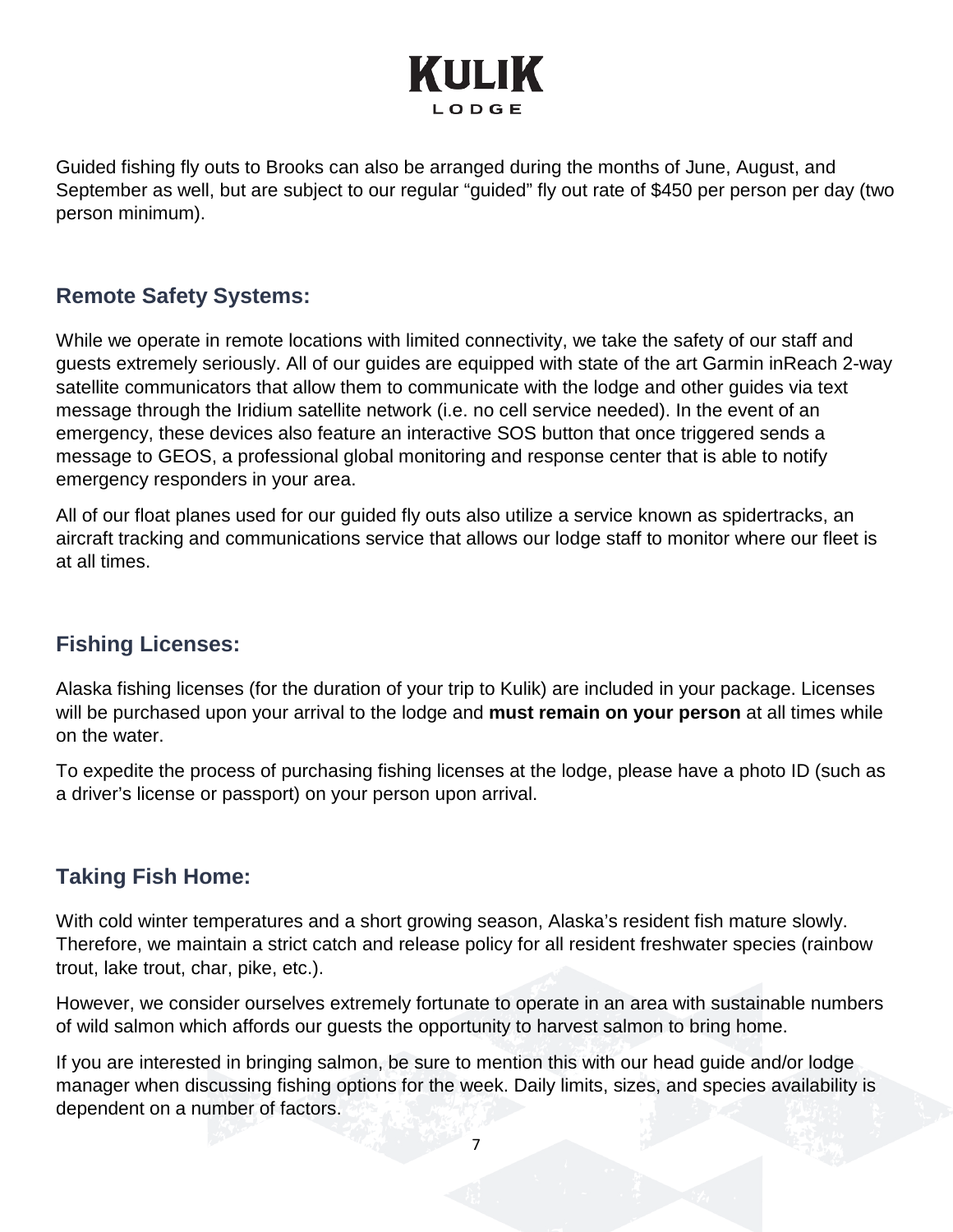All salmon kept by our guests are filleted, vacuum packed, frozen, and stored in a wax-coated fish box for you to travel home with as a checked bag (normal baggage fees apply). For those with layovers in Anchorage, freezer space is available for a small fee at the Anchorage International Airport.

### <span id="page-7-0"></span>**Gratuities:**

Many of our guests inquire about tip and gratuity policies at Kulik Lodge. We encourage you to tip to the level of service you feel is appropriate.

At Kulik Lodge, we operate a shared "camp tip" structure which is divided equally among all employees regularly engaged in customer service positions at the lodge (excluding management), as well as accept personal tips should you deem a particular employee deserving of it. For your convenience, below are some suggestions if you would like to tip employees. Again, we encourage you to tip to the level of service you feel is provided.

- **Camp Tips**: Tips that you would like distributed evenly among the service based staff at Kulik Lodge (fishing guides, lodge pilots, servers, baggage handlers, and passenger drivers). These can be arranged upon check-out time and paid for with cash or credit card (Visa, Mastercard, and Discover accepted). On average, camp tips range from \$100 - \$150 per night.
- **Personal Tips**: Tips given to an individual that you feel went above and beyond to make your stay more memorable. If you would like to give someone a personal tip, feel free to tip him or her directly (cash is preferable). They will undoubtedly appreciate the gesture.

If you have any questions regarding gratuities, please don't hesitate to ask a member of our management staff. We would like to make your stay as comfortable as possible and are happy to answer any questions you might have.

# Packing Information

<span id="page-7-1"></span>Comfortable, medium weight sport clothes are the norm. While fishing or hiking we recommend that you dress in layers to regulate your body temperature with the whims of the weather. Expect temperatures in July and August to average 55-60 degrees Fahrenheit with fluctuations varying from 40-75 degrees Fahrenheit. June, September, and October can be much cooler and wind chill can drop temperatures as much as 30 degrees. Extra warm clothes are recommended for these months.

The baggage weight allowance for each guest staying at Kulik is 50 lbs. per person. Your clothing and gear should fit into no more than two small, soft-sided bags and a rod case. Any excess baggage may have to be flown in at a later time, on a space available basis. However, storage is available at the office in Anchorage for items not required at the lodge.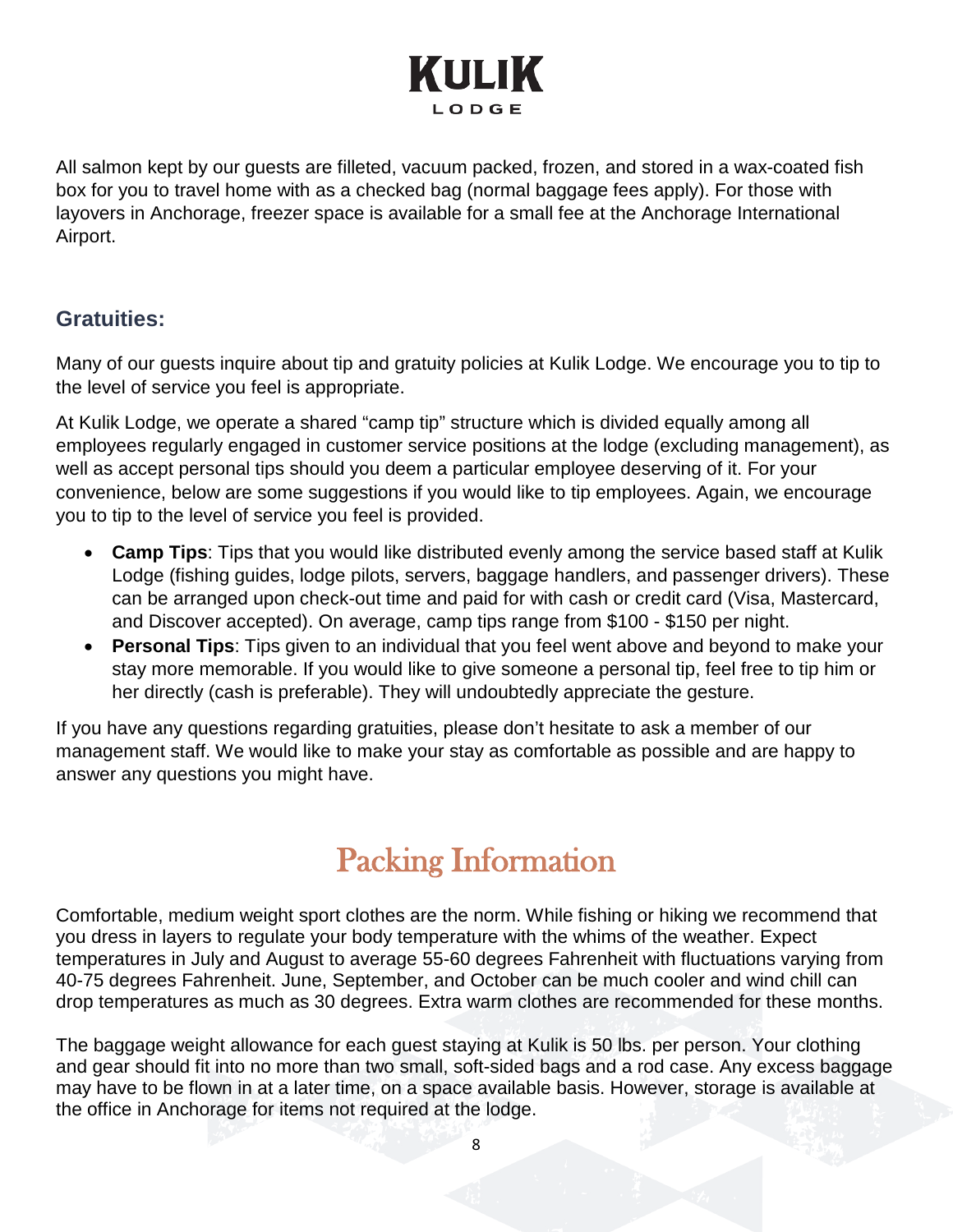### <span id="page-8-0"></span>**What to Bring:**

High quality rain gear, a warm sweater or jacket, long-sleeved shirts, warm socks, fleece pants, and polypropylene or merino wool underwear (for use under your waders) is highly recommended. Cool morning boat rides and wet fishing days require warm hats and fingerless gloves.

Dry storage is also limited on our boats, so we recommend use of a waterproof 'dry bag' to store extra layers, camera equipment, and other items that you don't want getting wet while on the water. Waterproof roll top backpacks are available for guest use at the lodge.

We also recommend comfortable walking shoes or boots for wearing around the camp (a waterproof pair is ideal). You may also want a swimsuit for our hot tub and sauna.

Guests should also bring their toiletries (soap and shampoo is provided) and other personal items. However, bedding and towels are supplied at the lodge.

#### <span id="page-8-1"></span>**What Not to Bring:**

Please do not bring sleeping bags, towels, nylon landing nets, gaffs, creels, firearms, or bear mace. If you are traveling with bear mace, be sure to inform your pilot as it is not allowed on the plane for safety reasons. **We do not recommend bringing bear mace.**

#### <span id="page-8-2"></span>**Loaner Gear:**

Don't want to pack your own fishing gear? No problem! We're able to outfit all of our guests with the rods, reels, fly lines, flies, and terminal tackle (leader, tippet, split shot, etc.) needed during your time on the water.

We also offer Simms, Redington, and Cabelas brand waders and boots for our guests to use during their stay (children's sizes up to adult XXL waders and wading boots up to size 16 are available). You can save some weight and bulk when packing by using our waders.

Some folks prefer their own waders and boots, however please note that **felt soled** boots are no longer allowed in Alaska. Boots with **metal cleats** are also not allowed at our lodges. A common compromise from our guests is to bring their own waders but use a pair of our wading boots during their stay.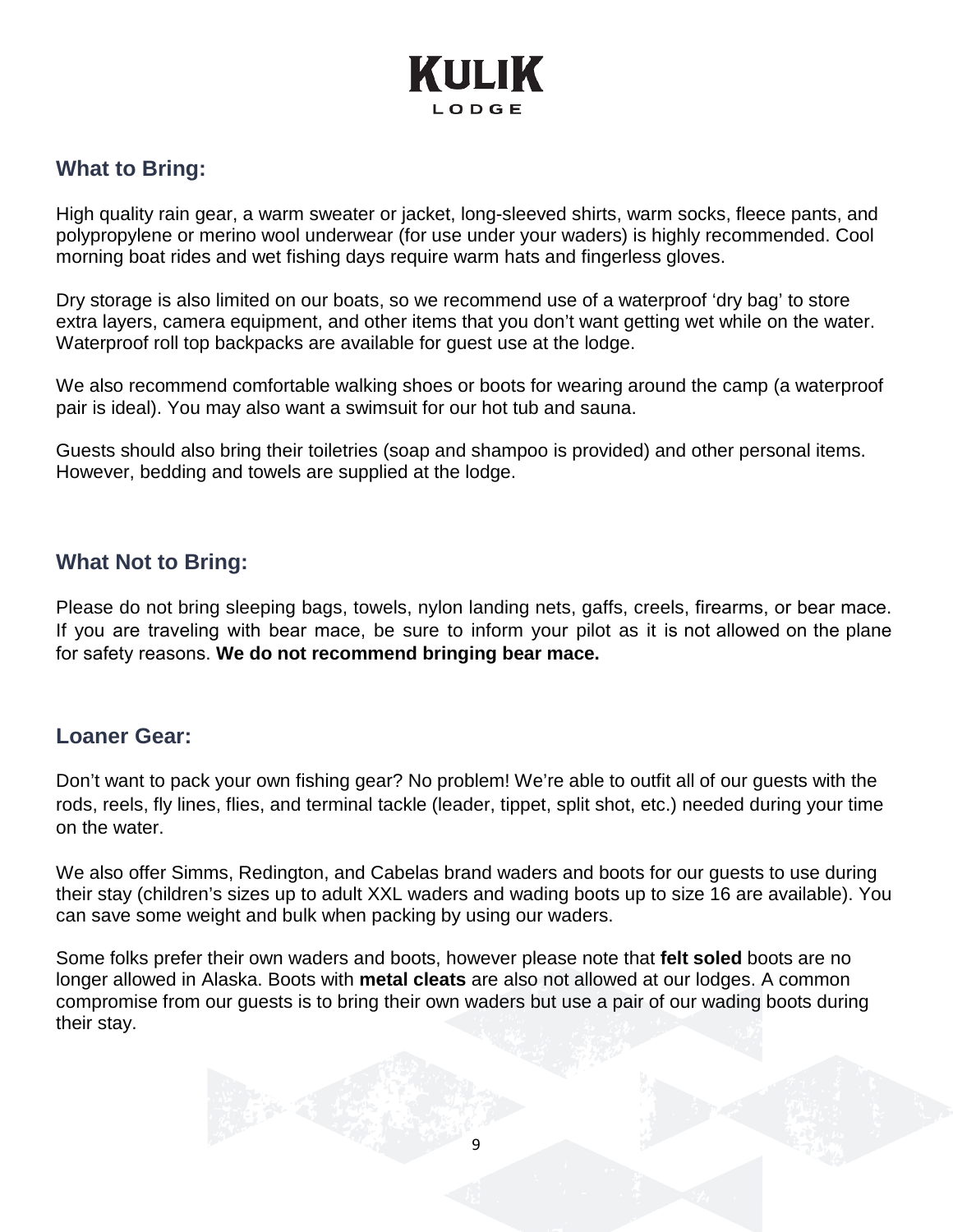

### <span id="page-9-0"></span>**Tackle Recommendations:**

For guests that would prefer to fish their own gear (heck, we know that's part of the fun), we'd recommend the following:

- **Fly Rods.** At minimum, we recommend a 7-weight single-hand fly rod for most fishing situations. This will handle the majority of situations when fishing for rainbow trout, lake trout, Arctic char, dolly varden, grayling, pike, and more. For those hoping to target silver (coho), sockeye (red), or chum (dog) salmon during their trip, an additional 8 or 9 weight rod is worth considering. For those interested in swinging flies for trout (i.e. spey fishing), small spey and/or switch rods in sizes  $5 - 7$  weights are a great option.
- **Fly Reels.** Fly reels do not need to be the most expensive or elaborate, but we do recommend those with a reliable drag system and enough capacity for at least 100 yards of backing.
- **Fly Lines.** We recommend bringing both a floating and a fast sink-tip fly line.
- **Leader and Tippet**. We typically use 8 12 lb. test tippet material for most applications with heavier tippet material (15 – 20 lb.) used when targeting salmon. A common exception is when dry fly fishing, in which case we often use a 7 1/2 to 9 ft. 3x – 4x tapered leader. A selection of 4 through 15 lb. test tippet material should cover the majority of situations.
- **Flies**. Fly selection generally depends on timing. A well-stocked fly box consists of a selection of streamers (sculpins, leeches, fry, and other baitfish patterns), traditional dry flies (elk hair caddis, adams, etc.), mouse flies, flesh flies, and salmon egg imitations (i.e. trout beads) in various sizes and colors.

10

For more information on gear and/or fly patterns, please feel free to contact our office for recommendations.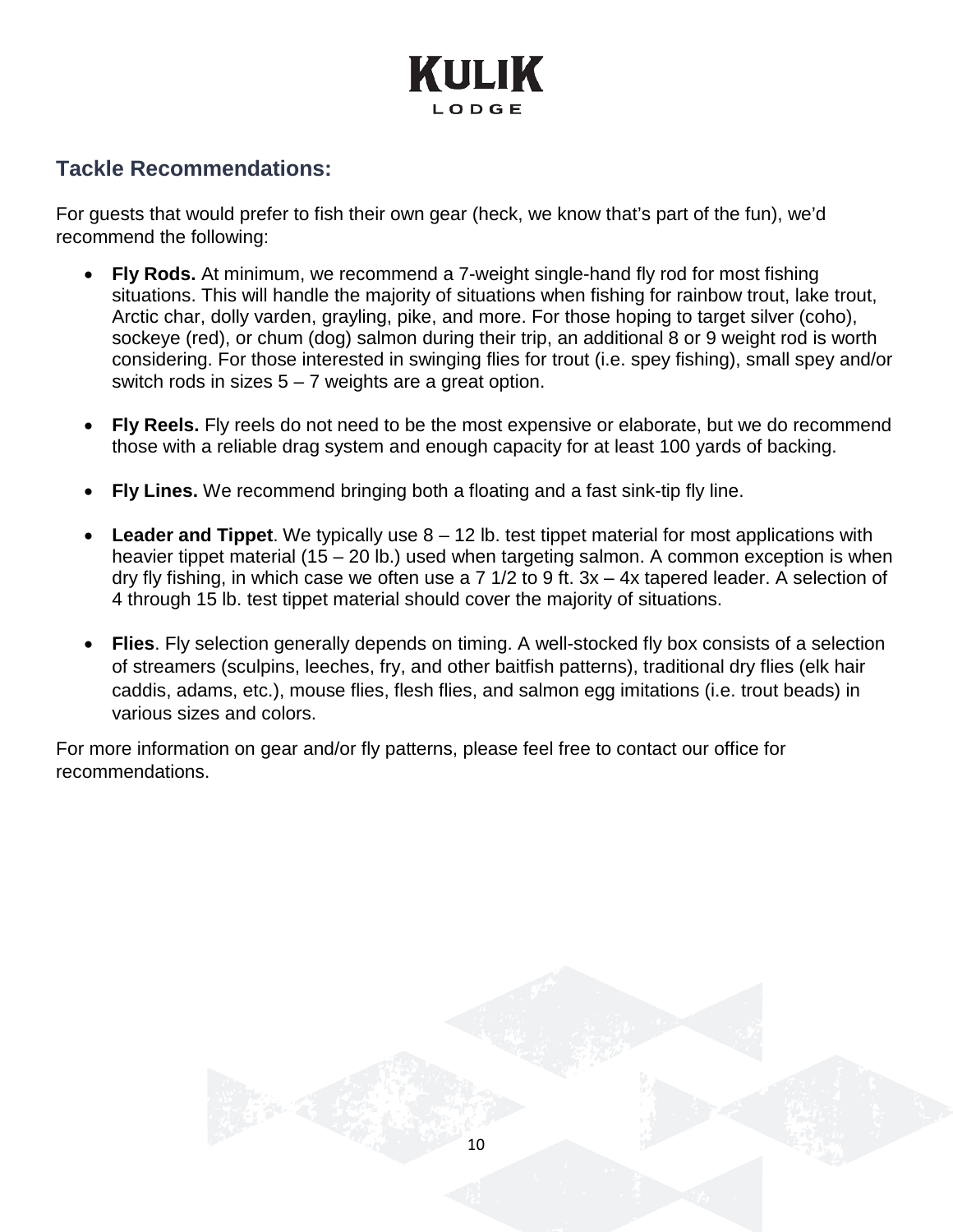# Contact Information and Directions

<span id="page-10-0"></span>Please note our Anchorage office location has changed for the 2020 season. Directions to our new location (see 'Katmai Air Office') can be found below.

#### **Anchorage Office and Reservations:**

**Toll Free:** 800-544-0551 **Local:** +1 907-243-5448

### **Katmai Air Office:**

Katmai Air 6400 South Airpark Place Unit 6 Anchorage, AK

## **Directions from Ted Stevens Anchorage International Airport (ANC):**

- Head east on International Airport Rd. toward Jewel Lake Rd.
- Turn right onto Jewel Lake Rd. (1.3 miles).
- Turn right onto Raspberry Rd. (1.0 miles).
- Turn right onto S Airpark Pl. (371 feet).
- Turn left to stay on S Airpark Pl. (0.3 miles).
- Arrive at Katmai Air, 6400 S Airpark Place.